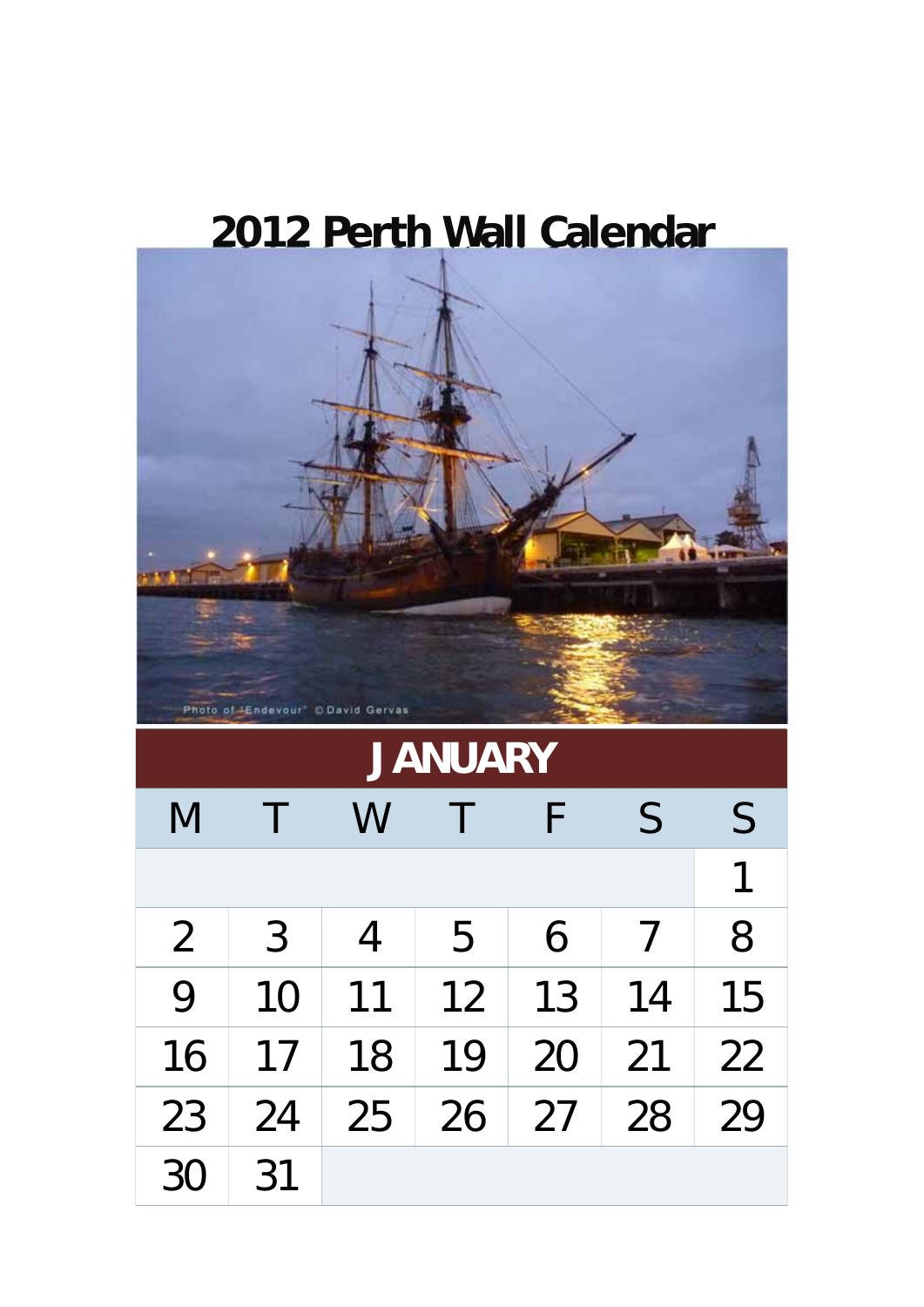

| FEBRUARY |    |    |    |               |              |              |  |  |
|----------|----|----|----|---------------|--------------|--------------|--|--|
| M        |    | W  |    | F             | $\mathsf{S}$ | $\mathsf{S}$ |  |  |
|          |    |    | 2  | $\mathcal{S}$ | 4            | 5            |  |  |
| 6        |    | 8  | 9  | 10            | 11           | 12           |  |  |
| 13       | 14 | 15 | 16 | 17            | 18           | 19           |  |  |
| 20       | 21 | 22 | 23 | 24            | 25           | 26           |  |  |
| 27       | 28 | 29 |    |               |              |              |  |  |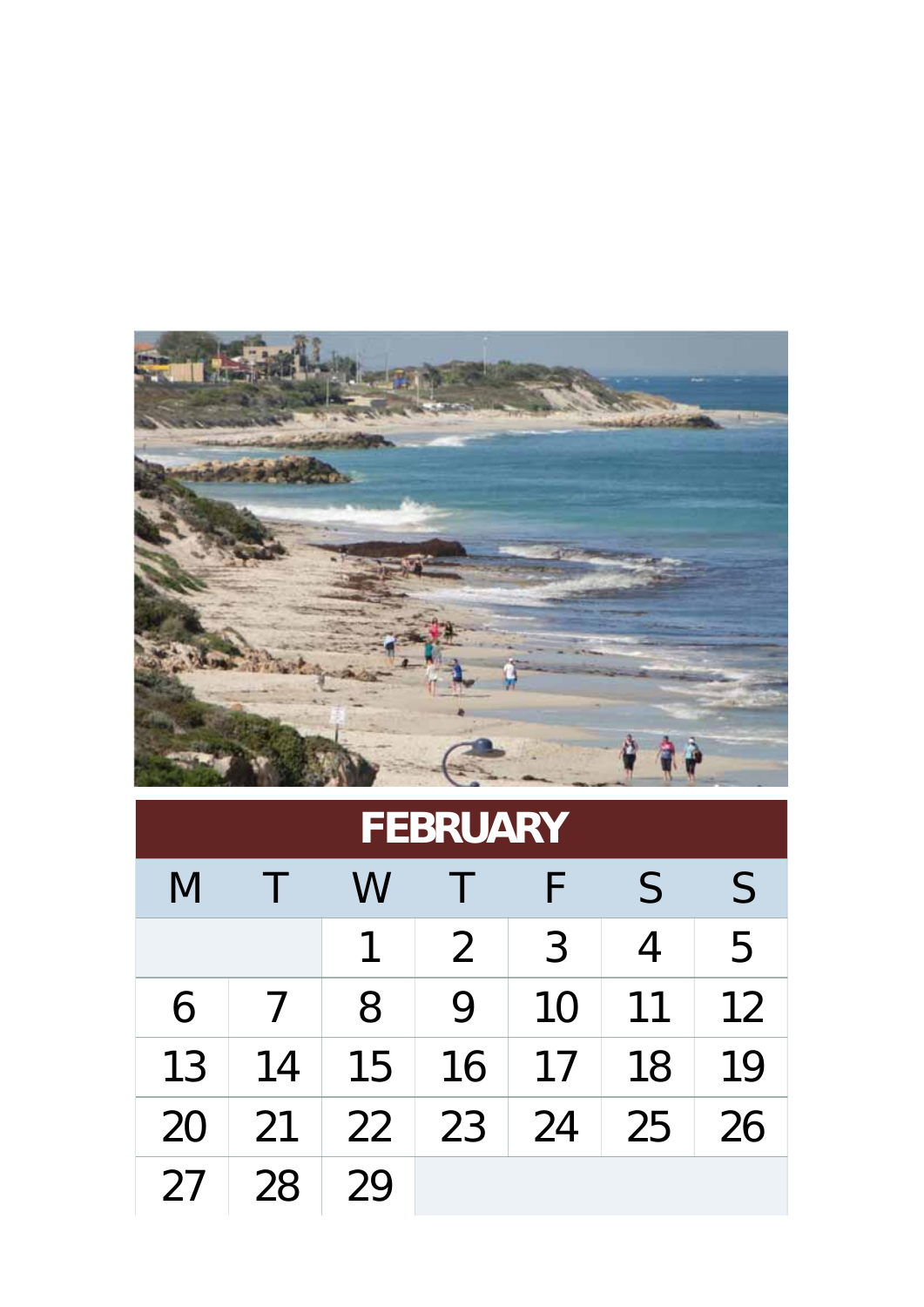

|  |  | <b>MARCH</b> |  |  |  |
|--|--|--------------|--|--|--|
|--|--|--------------|--|--|--|

| M  |    | W  |    |                | $\mathsf{S}$ | $\mathsf{S}$ |
|----|----|----|----|----------------|--------------|--------------|
|    |    |    |    | $\overline{2}$ | 3            |              |
| 5  | 6  |    | 8  | 9              | 10           | 11           |
| 12 | 13 | 14 | 15 | 16             | 17           | 18           |
| 19 | 20 | 21 | 22 | 23             | 24           | 25           |
| 26 | 27 | 28 | 29 | 30             | 31           |              |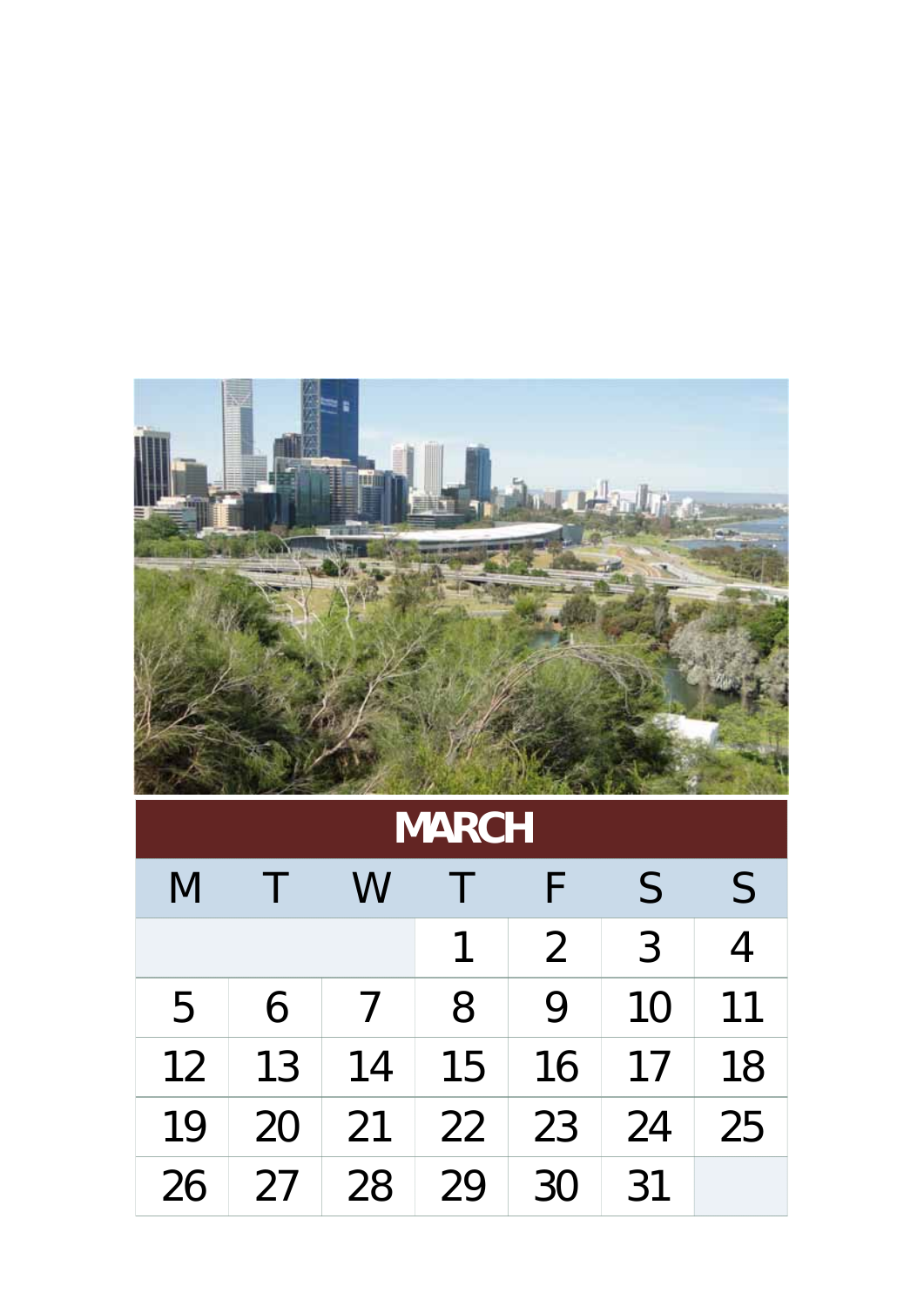|                |        |    | APRIL |    |    |    |
|----------------|--------|----|-------|----|----|----|
| M              | $\top$ | W  |       | F  | S  | S  |
|                |        |    |       |    |    | 1  |
| $\overline{2}$ | 3      | 4  | 5     | 6  |    | 8  |
| 9              | 10     | 11 | 12    | 13 | 14 | 15 |
| 16             | 17     | 18 | 19    | 20 | 21 | 22 |
| 23             | 24     | 25 | 26    | 27 | 28 | 29 |
| 30             |        |    |       |    |    |    |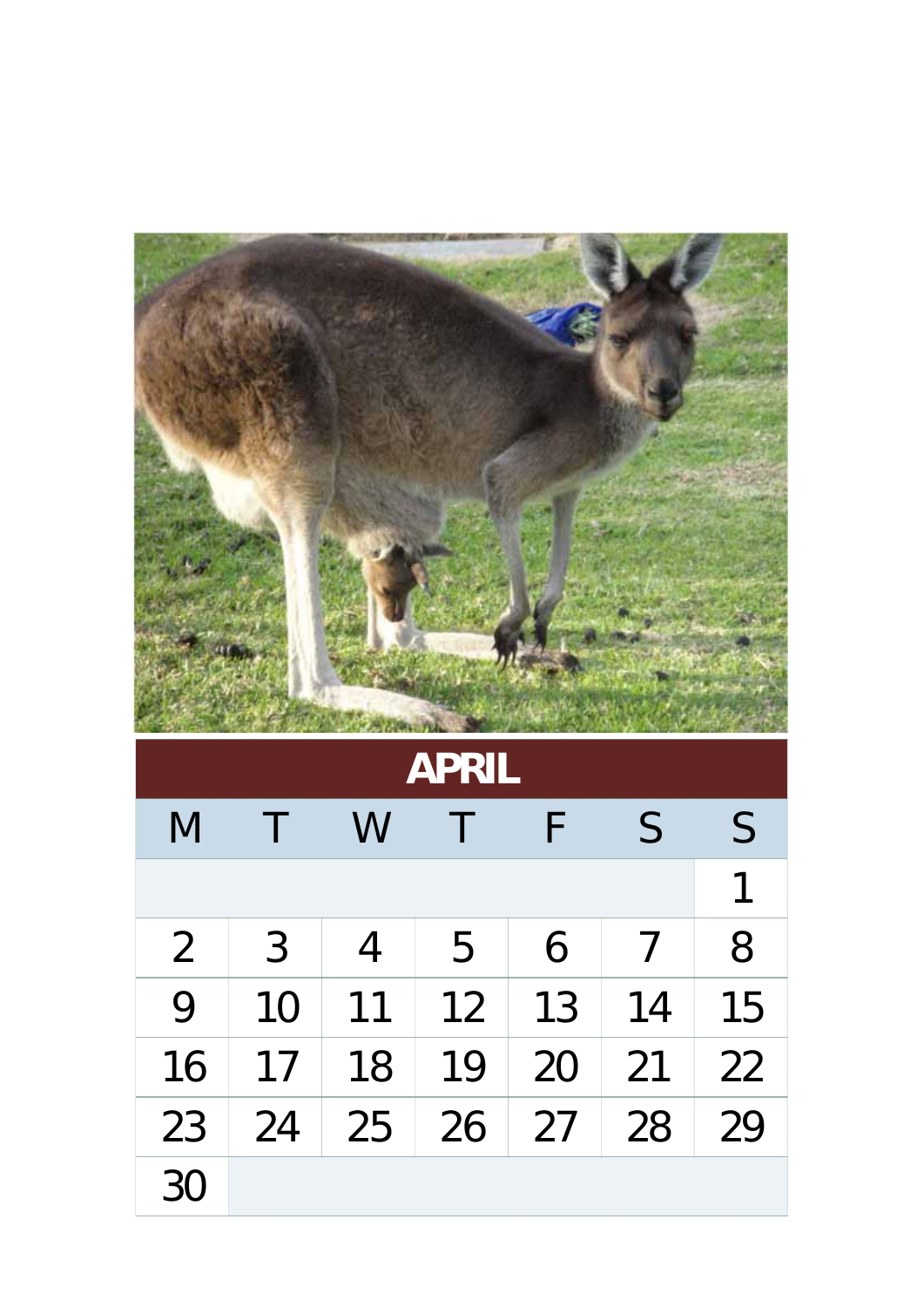

| <b>MAY</b> |    |                |    |                |              |              |  |
|------------|----|----------------|----|----------------|--------------|--------------|--|
| M          |    | W              |    | F              | $\mathsf{S}$ | $\mathsf{S}$ |  |
|            | 1  | $\overline{2}$ | 3  | $\overline{4}$ | 5            | 6            |  |
| 7          | 8  | 9              | 10 | 11             | 12           | 13           |  |
| 14         | 15 | 16             | 17 | 18             | 19           | 20           |  |
| 21         | 22 | 23             | 24 | 25             | 26           | 27           |  |
| 28         | 29 | 30             | 31 |                |              |              |  |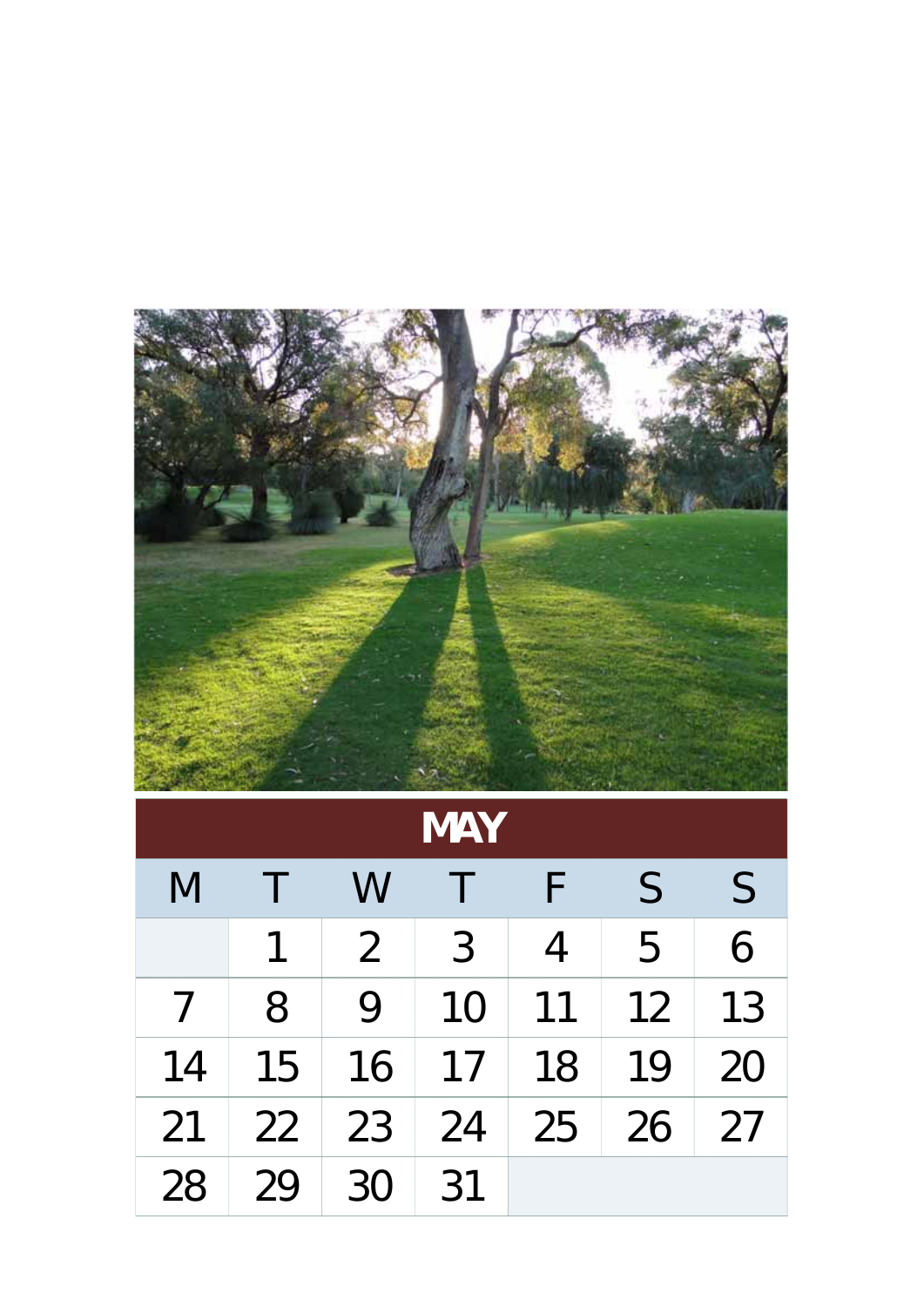

| <b>JUNE</b>    |    |    |                            |    |                |              |  |
|----------------|----|----|----------------------------|----|----------------|--------------|--|
| M              |    | W  |                            |    | $\mathsf{S}$   | $\mathsf{S}$ |  |
|                |    |    |                            | 1  | $\overline{2}$ | 3            |  |
| $\overline{4}$ | 5  | 6  | $\boldsymbol{\mathcal{I}}$ | 8  | 9              | 10           |  |
| 11             | 12 | 13 | 14                         | 15 | 16             | 17           |  |
| 18             | 19 | 20 | 21                         | 22 | 23             | 24           |  |
| 25             | 26 | 27 | 28                         | 29 | 30             |              |  |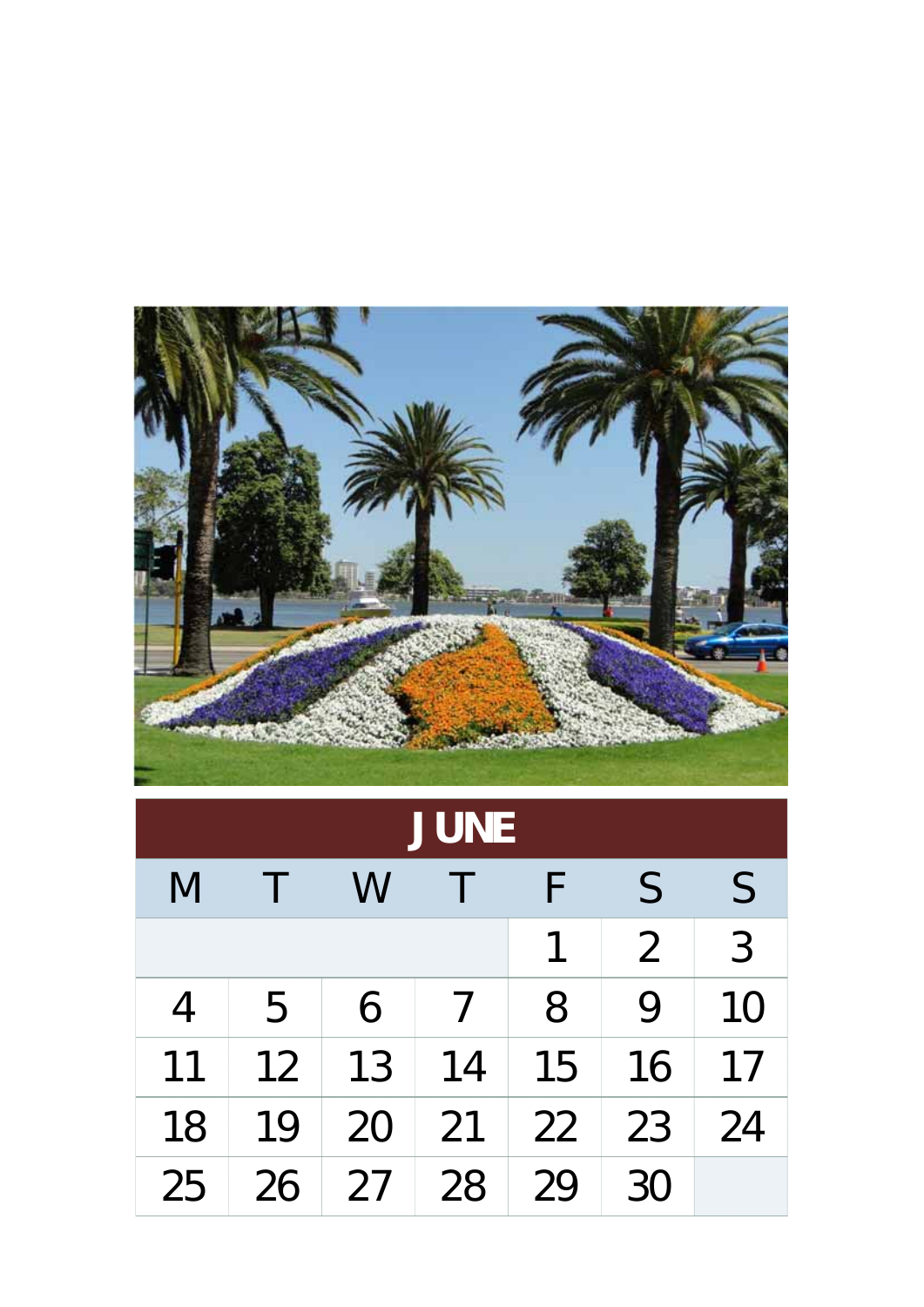|                |    |    | <b>JULY</b> |    |    |    |
|----------------|----|----|-------------|----|----|----|
| M              | T  | W  |             | F  | S  | S  |
|                |    |    |             |    |    |    |
| $\overline{2}$ | 3  |    | 5           | 6  | 7  | 8  |
| 9              | 10 | 11 | 12          | 13 | 14 | 15 |
| 16             | 17 | 18 | 19          | 20 | 21 | 22 |
| 23             | 24 | 25 | 26          | 27 | 28 | 29 |
| 30             | 31 |    |             |    |    |    |

m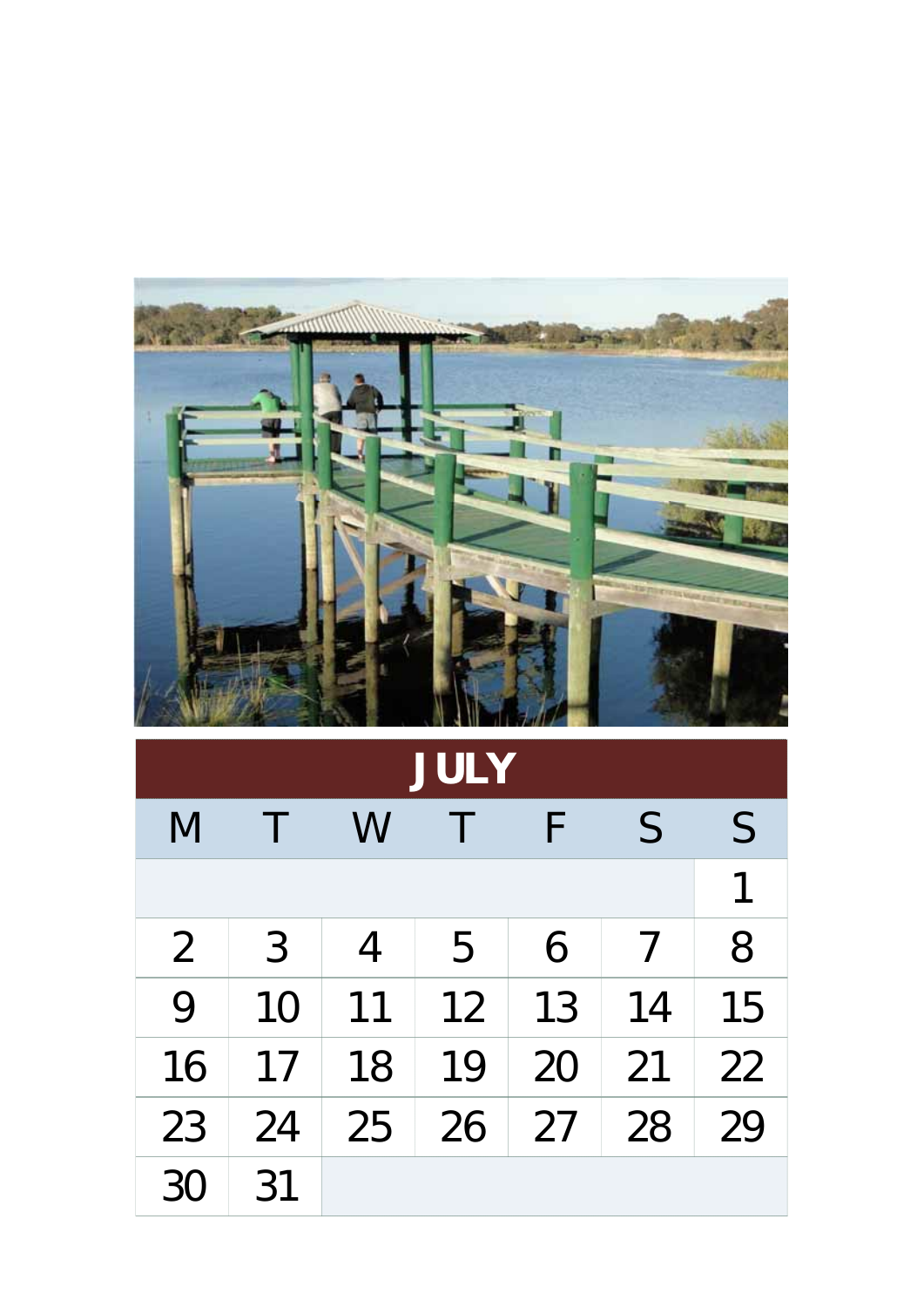

|  | <b>AUGUST</b> |
|--|---------------|
|  |               |
|  |               |

| M  |    | W  |                |    | $\mathsf{S}$ | $\mathsf S$ |
|----|----|----|----------------|----|--------------|-------------|
|    |    |    | $\overline{2}$ | 3  | 4            | 5           |
| 6  |    | 8  | 9              | 10 | 11           | 12          |
| 13 | 14 | 15 | 16             | 17 | 18           | 19          |
| 20 | 21 | 22 | 23             | 24 | 25           | 26          |
| 27 | 28 | 29 | 30             | 31 |              |             |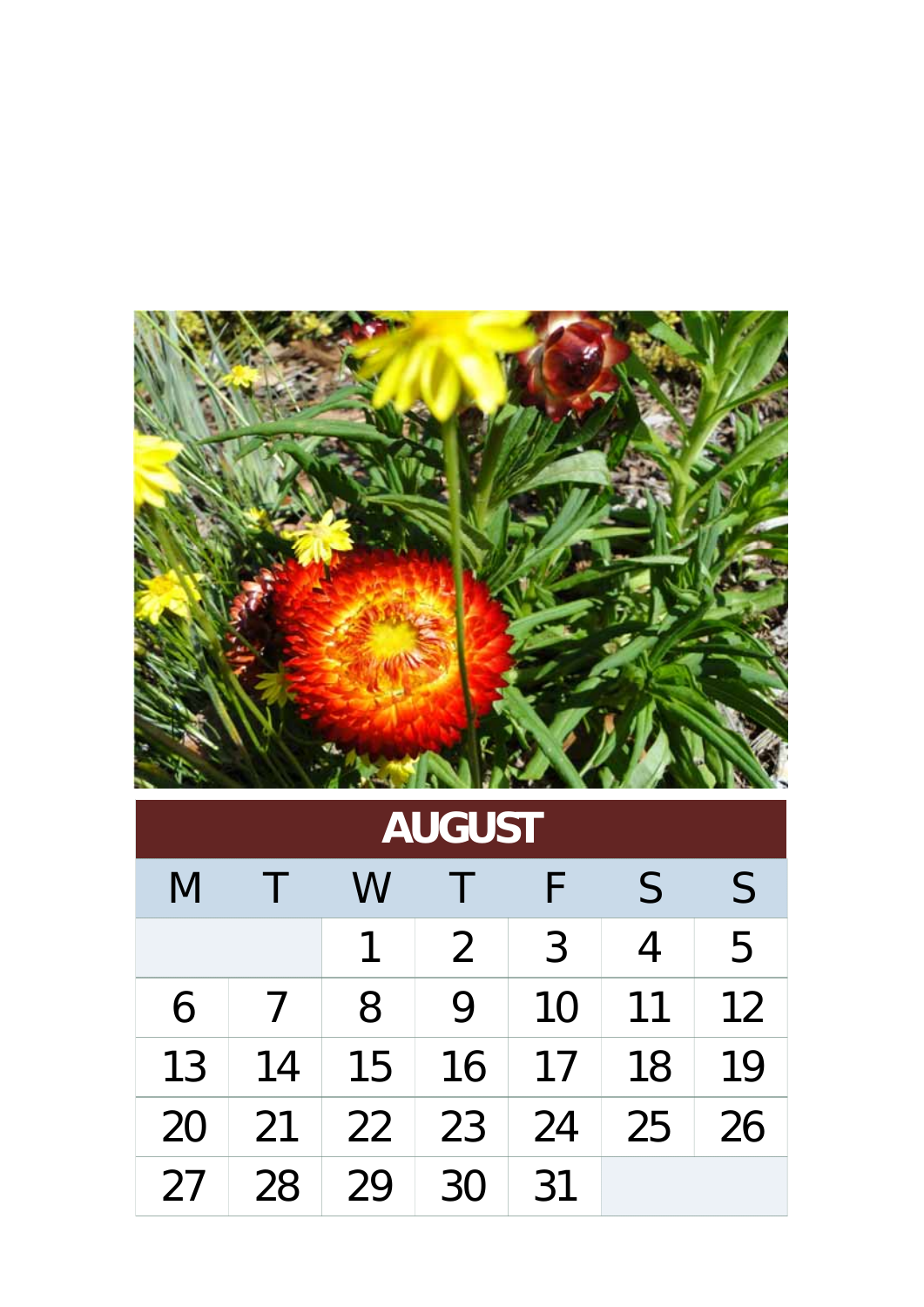

| <b>SEPTEMBER</b> |                |    |    |    |              |                |  |  |
|------------------|----------------|----|----|----|--------------|----------------|--|--|
| M                |                | W  |    | ⊦  | $\mathsf{S}$ | $\mathsf{S}$   |  |  |
|                  |                |    |    |    | 1            | $\overline{2}$ |  |  |
| 3                | $\overline{4}$ | 5  | 6  |    | 8            | 9              |  |  |
| 10               | 11             | 12 | 13 | 14 | 15           | 16             |  |  |
| 17               | 18             | 19 | 20 | 21 | 22           | 23             |  |  |
| 24               | 25             | 26 | 27 | 28 | 29           | 30             |  |  |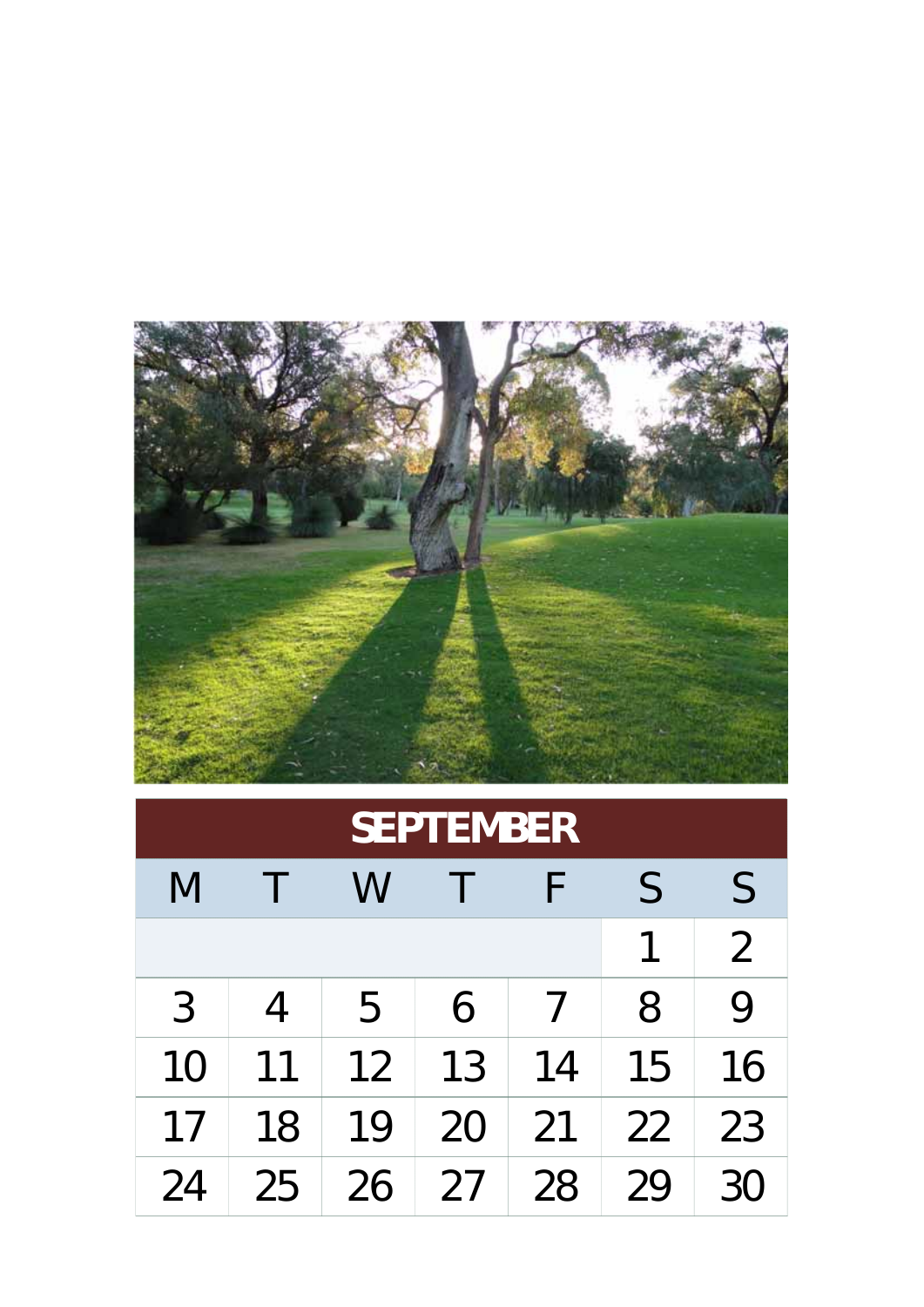

| <b>OCTOBER</b> |                |    |    |    |    |              |  |
|----------------|----------------|----|----|----|----|--------------|--|
| M              |                | W  |    |    | S  | $\mathsf{S}$ |  |
| 1              | $\overline{2}$ | 3  | 4  | 5  | 6  | $\prime$     |  |
| 8              | 9              | 10 | 11 | 12 | 13 | 14           |  |
| 15             | 16             | 17 | 18 | 19 | 20 | 21           |  |
| 22             | 23             | 24 | 25 | 26 | 27 | 28           |  |
| 29             | 30             | 31 |    |    |    |              |  |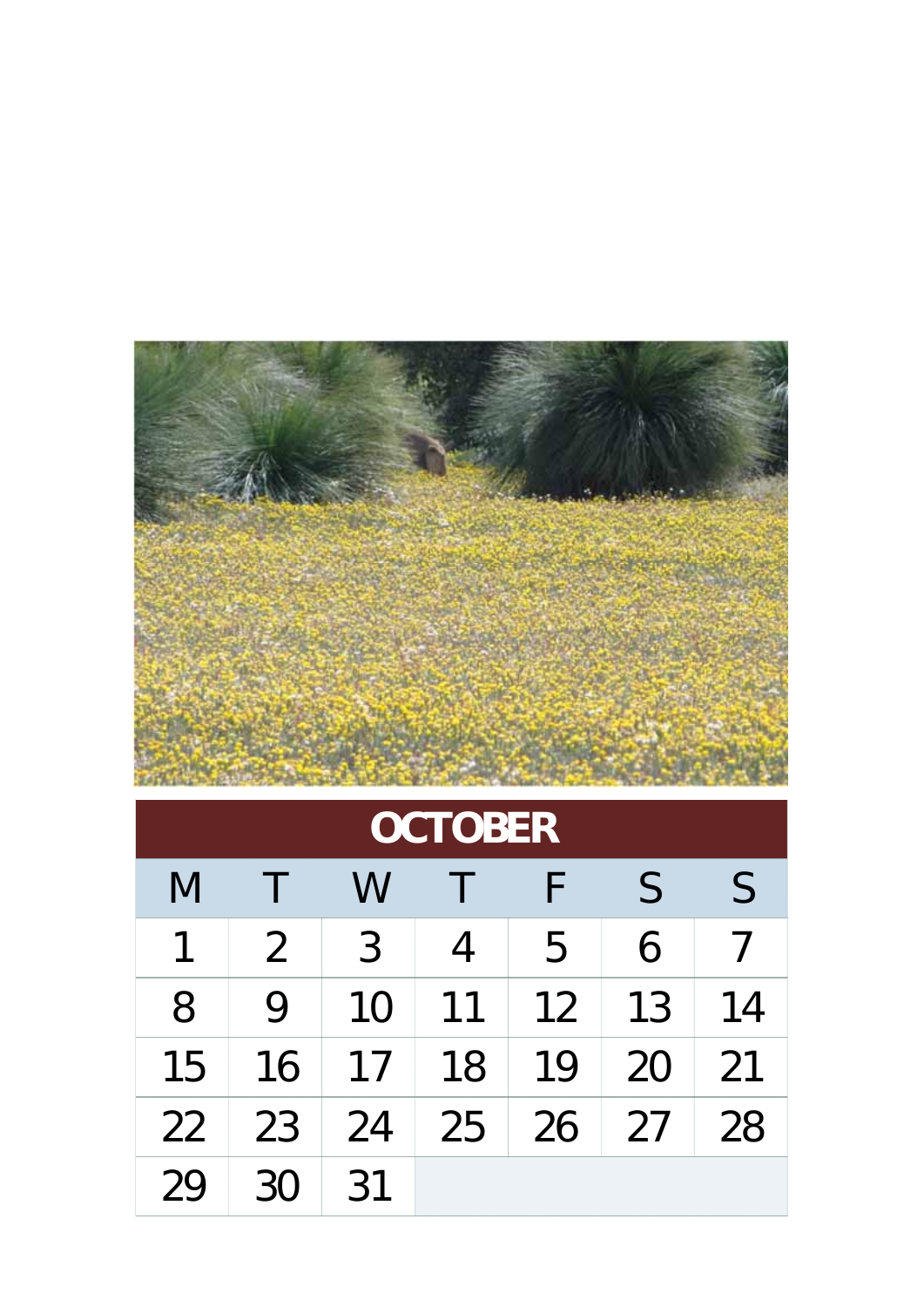

| <b>NOVEMBER</b> |    |    |    |                |                |    |  |  |
|-----------------|----|----|----|----------------|----------------|----|--|--|
| M               |    | W  |    | F              | S              | S  |  |  |
|                 |    |    |    | $\overline{2}$ | $\overline{3}$ | 4  |  |  |
| 5               | 6  |    | 8  | 9              | 10             | 11 |  |  |
| 12              | 13 | 14 | 15 | 16             | 17             | 18 |  |  |
| 19              | 20 | 21 | 22 | 23             | 24             | 25 |  |  |
| 26              | 27 | 28 | 29 | 30             |                |    |  |  |